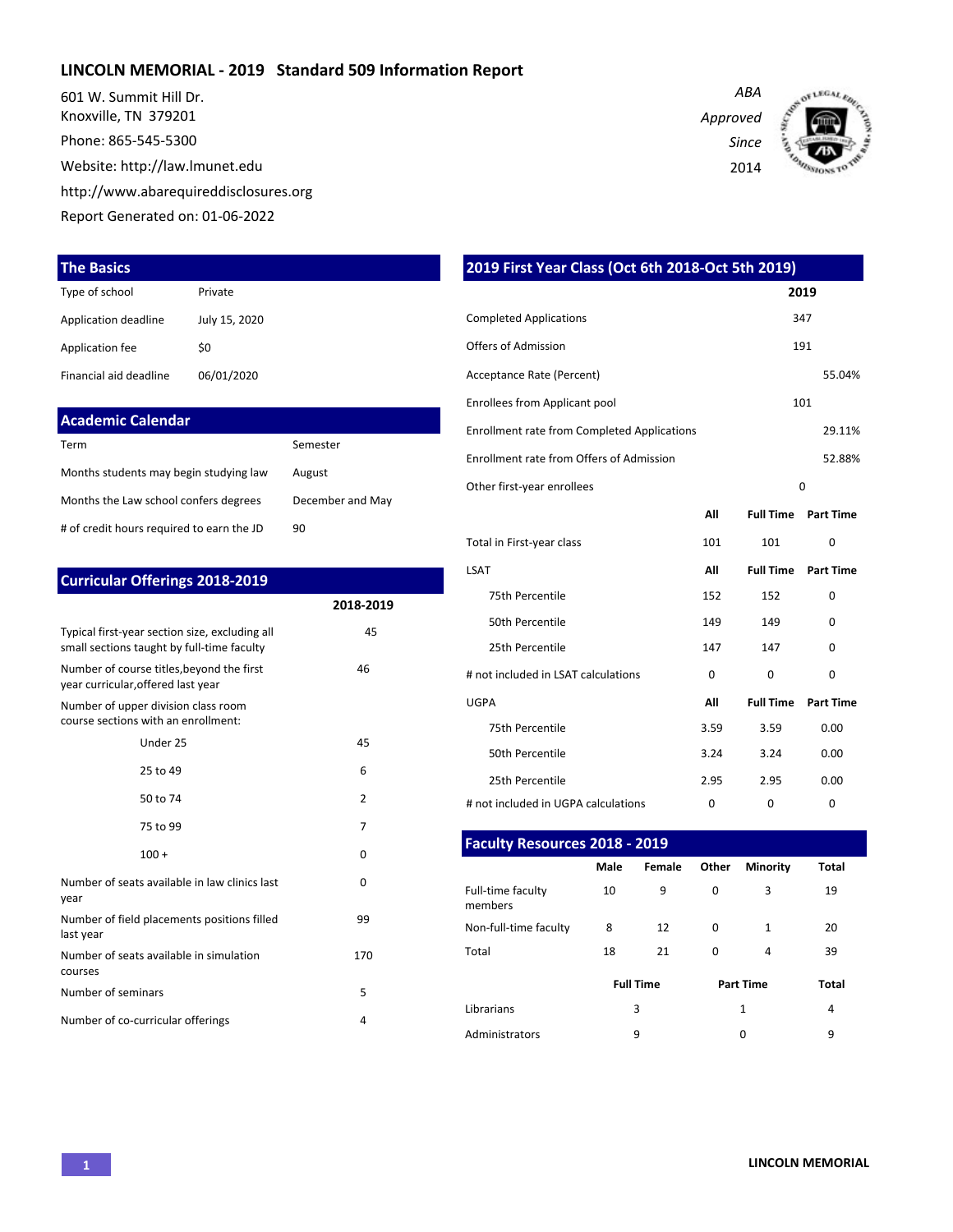| <b>J.D Enrollment as of October 5th 2019</b> |          |                |              |          |                 |                |              |          |                |              |                |          |              |
|----------------------------------------------|----------|----------------|--------------|----------|-----------------|----------------|--------------|----------|----------------|--------------|----------------|----------|--------------|
|                                              | JD1      |                |              |          | JD <sub>2</sub> |                |              |          | JD3            |              |                |          | <b>Total</b> |
|                                              | т        | M              | W            | O        | т               | М              | W            | O        | т              | M            | W              | O        | т            |
| Hispanics of any race                        | 3        | 2              | $\mathbf{1}$ | 0        | 2               | $\overline{2}$ | $\Omega$     | $\Omega$ | 6              | 2            | 4              | $\Omega$ | 11           |
| American Indian or Alaska Native             | 1        | 1              | 0            | 0        | $\Omega$        | 0              | $\Omega$     | $\Omega$ | 0              | $\Omega$     | $\Omega$       | 0        | 1            |
| Asian                                        | 3        | 2              | $\mathbf{1}$ | $\Omega$ | 1               | 1              | $\Omega$     | $\Omega$ | $\overline{2}$ | $\mathbf{1}$ | 1              | $\Omega$ | 6            |
| <b>Black or African American</b>             | 5.       | $\overline{2}$ | 3            | $\Omega$ | 6               | 2              | 4            | $\Omega$ | 6              | $\mathbf{1}$ | 5              | $\Omega$ | 17           |
| Native Hawaiian or Other Pacific Islander    | $\Omega$ | $\Omega$       | $\Omega$     | $\Omega$ | $\Omega$        | $\Omega$       | $\Omega$     | $\Omega$ | 0              | $\Omega$     | $\Omega$       | $\Omega$ | $\Omega$     |
| Two or More Races                            | 7        | 4              | 3            | 0        | $\overline{2}$  | 1              | $\mathbf{1}$ | $\Omega$ | 7              | 5            | $\overline{2}$ | $\Omega$ | 16           |
| <b>Total Minority</b>                        | 19       | 11             | 8            | 0        | 11              | 6              | 5            | $\Omega$ | 21             | 9            | 12             | 0        | 51           |
| White                                        | 81       | 35             | 46           | $\Omega$ | 73              | 34             | 39           | $\Omega$ | 58             | 28           | 30             | 0        | 212          |
| Nonresident Alien                            | $\Omega$ | $\Omega$       | 0            | 0        | $\Omega$        | 0              | $\Omega$     | $\Omega$ | 0              | $\Omega$     | $\Omega$       | $\Omega$ | $\Omega$     |
| Race and Ethnicity Unknown                   | 3        | $\mathbf{1}$   | 2            | $\Omega$ | $\Omega$        | $\Omega$       | $\Omega$     | $\Omega$ | 10             | 8            | 2              | $\Omega$ | 13           |
| Total                                        | 103      | 47             | 56           | 0        | 84              | 40             | 44           | $\Omega$ | 89             | 45           | 44             | 0        | 276          |

# **1L Tuition and Fees 2019-2020**

| Per Semester:                    | Resident | Fees  | Non-Resident | Fees  | Other | Fees |
|----------------------------------|----------|-------|--------------|-------|-------|------|
| Full-Time                        | \$18,750 | \$100 | \$18,750     | \$100 | \$0   | \$0  |
| Part-Time                        | \$11,250 | \$100 | \$11,250     | \$100 |       |      |
| Per Credit:                      | Resident | Fees  | Non-Resident | Fees  | Other |      |
| Full-Time                        | \$1.250  | \$100 | \$1,250      | \$100 | \$0   | \$0  |
| Part-Time                        | \$1.250  | \$100 | \$1,250      | \$100 |       |      |
| <b>Tuition Guarantee Program</b> |          |       | No           |       |       |      |

## **Living Expenses 2019-2020**

Estimated Living Expenses for singles

| Living on Campus  | \$21,850 |
|-------------------|----------|
| Living Off Campus | \$21,850 |
| Living At Home    | \$21,850 |

#### **Conditional Scholarships 2018-2019**

The school does not award scholarships that may be reduced or eliminated based on law school academic performance other than failure to maintain good academic standing. Therefore, the school does not complete a 'conditional scholarship retention chart.'

## **J.D. Degrees Awarded 2018-2019**

| Hispanics of any race                     | 3              |
|-------------------------------------------|----------------|
| American Indian or Alaska Native          | 0              |
| Asian                                     | $\overline{2}$ |
| Black or African American                 | 4              |
| Native Hawaiian or Other Pacific Islander | 0              |
| Two or More Races                         | 3              |
| <b>Total Minority</b>                     | 12             |
| White                                     | 52             |
| Nonresident Alien                         | 0              |
| Race and Ethnicity Unknown                | 3              |
| Total                                     | 67             |

### **Grants and Scholarships 2018-2019**

|                                 | <b>Total</b> |     | <b>Full Time</b> |     | <b>Part Time</b> |   |  |  |
|---------------------------------|--------------|-----|------------------|-----|------------------|---|--|--|
|                                 | #            | %   | #                | %   | #                | % |  |  |
| Total # of students             | 253          | 100 | 253              | 100 | 0                | 0 |  |  |
| Total # receiving<br>grants     | 235          | 93  | 235              | 93  | 0                | 0 |  |  |
| Less than 1/2 tuition           | 94           | 37  | 94               | 37  | $\Omega$         | 0 |  |  |
| Half to full tuition            | 111          | 44  | 111              | 44  | 0                | 0 |  |  |
| <b>Full tuition</b>             | 30           | 12  | 30               | 12  | 0                | 0 |  |  |
| More than full tuition          | 0            | 0   | 0                | 0   | 0                | 0 |  |  |
| 75th Percentile grant<br>amount |              |     | \$33,150         |     | \$0              |   |  |  |
| 50th Percentile grant<br>amount |              |     | \$21,346         |     | \$0              |   |  |  |
| 25th Percentile grant<br>amount |              |     | \$10,224         |     | \$0              |   |  |  |